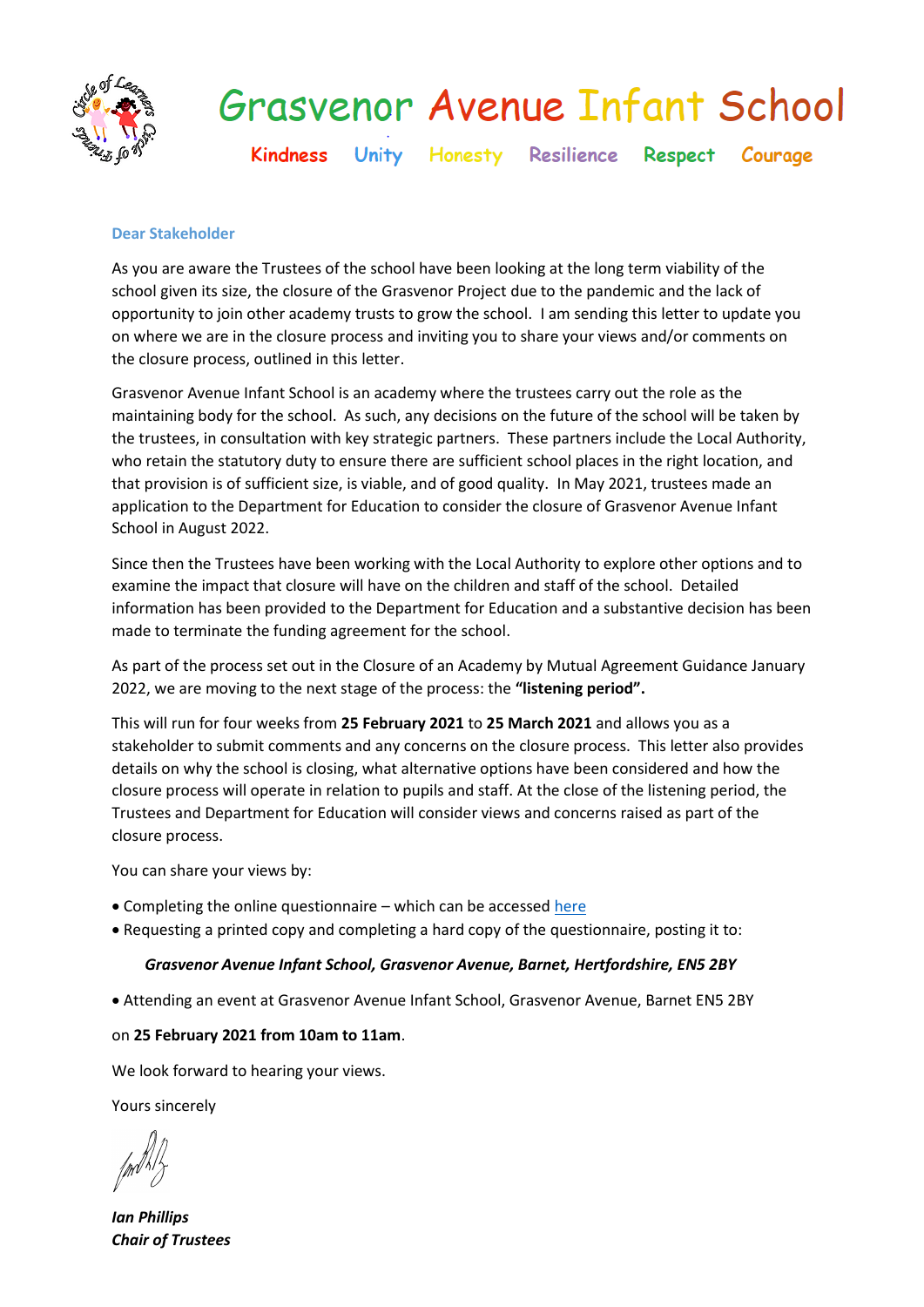## **1. Background Information**

#### **Current pupil number context**

The school currently has 59 pupils on roll with a capacity for 90 pupils.

| Year<br><b>Group</b>           | PAN* | <b>Capacity</b> | <b>Reception</b> | Year 1 | Year 2 | <b>Total</b> | <b>Surplus</b><br><b>Places</b> | $%$ of<br><b>Surplus</b><br><b>Places</b> |
|--------------------------------|------|-----------------|------------------|--------|--------|--------------|---------------------------------|-------------------------------------------|
| <b>Pupil</b><br><b>Numbers</b> | 30   | 90              | 27               | 15     | 17     | 59           | 31                              | 34%                                       |

\*Planned Admission Number

In previous years, the numbers across the school have been as low as 15-18 per class which has meant up to a 50% capacity across what is already a small school.

Birth rates have been falling across Barnet in recent years, along with the rest of England. The change is reflected in the High Barnet / Underhill area population of 4-year-olds, predicted to decrease by approximately 13% over the next five years.

Declining pupil numbers are difficult to manage and can lead to irregular class sizes and inefficient staff-to-pupil ratios. Smaller schools tend to have a higher proportion of fixed costs than larger schools and, as such, have less flexibility to respond to cost pressures, unexpected events, and deficit recovery.

There are sufficient surplus places in the immediate area to accommodate most of the 59 pupils currently on roll at Grasvenor Avenue, if the school closes. Any pupils who live beyond a safe walking distance from the nearest school with vacancies will be allocated a place at a one of several oversubscribed local schools through Barnet's Fair Access Protocol.

School roll projections are reviewed annually, and the last forecast indicated a gradual fall in demand for Reception places in the Underhill and High Barnet wards from 357 in the current academic year to 303 after five years. There are currently 335 permanent school places across seven other schools in the area and a surplus in adjacent wards, so no significant shortfall is expected for future Reception cohorts following the proposed closure of Grasvenor Avenue Infant School.

Nonetheless it may be necessary to create a temporary bulge class to meet a shortfall for the 2022 Reception intake. Underhill Primary School is the one local school that has space to take an extra class if required and the council is in discussion with the school with a view to making adaptations to accommodation to facilitate this.

Grasvenor Avenue Infant School has been undersubscribed for a number of years and in looking at alternative options for the school, trustees have taken into account the following factors:

- The quality of provision and outcomes achieved for pupils
- School leadership
- Federations and collaborations
- Financial viability
- The location of schools in relation to local pupil numbers
- Parental choice for schools
- Premises.

Being undersubscribed in relation to pupil numbers when compared to capacity means it is difficult for the school to be financially viable and to regularly have good outcomes for pupils.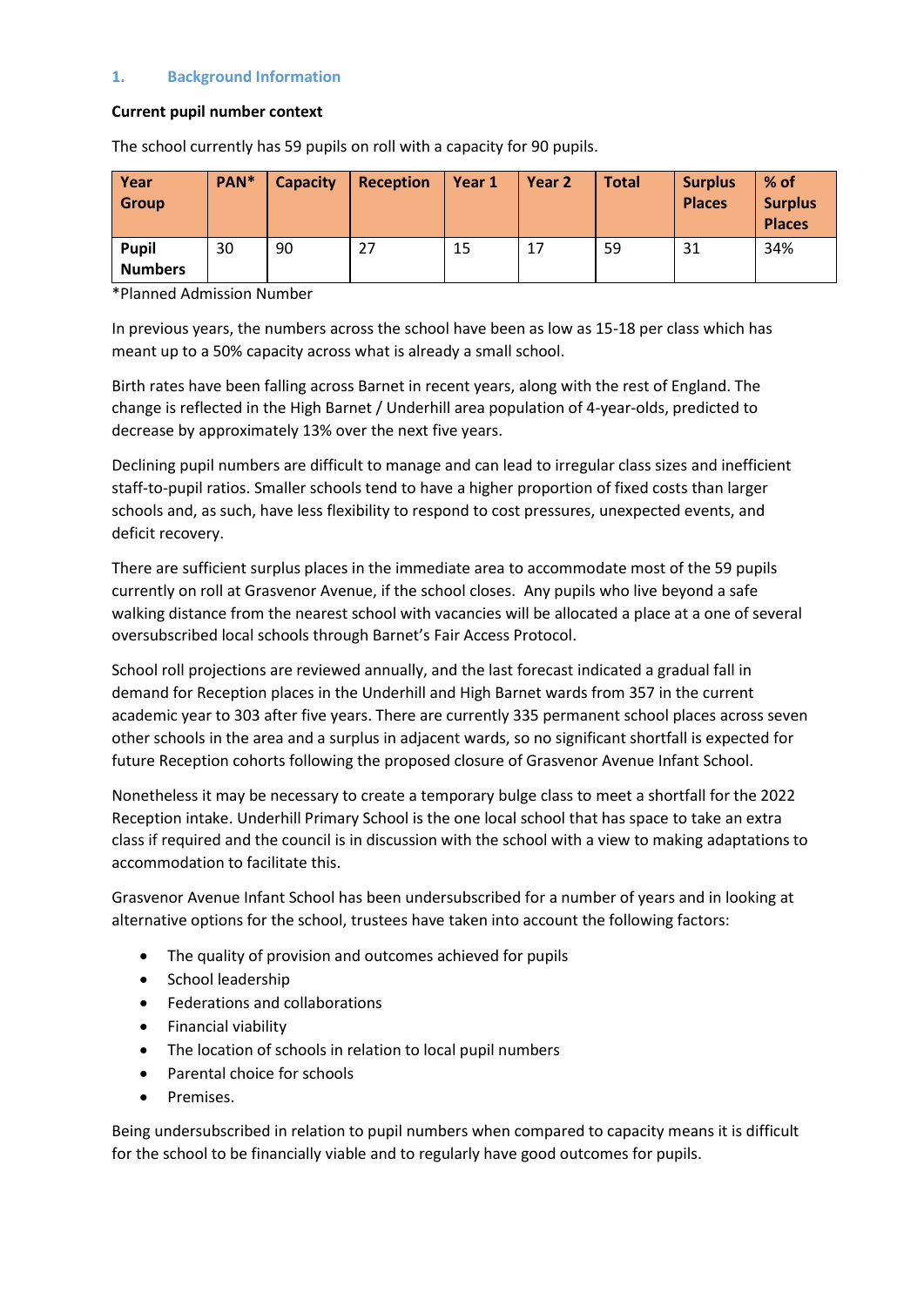# **Financial viability**

Table below provides an overview of Grasvenor Avenue Infant School's three-year budget plan, with one year of actuals for historical comparison in 2020.

| <b>Budget Plan</b>             | 2020/21 | 2021/2022 | 2022/2023 | 2023/2024  |
|--------------------------------|---------|-----------|-----------|------------|
| <b>Budget Share</b>            | 451,920 | 466,603   | 439,973   | 439,973    |
| <b>Carry Forward</b>           | 168,421 | 56,182    | 9,232     | $-85,438$  |
| <b>Available Budget</b>        | 620,341 | 523,424   | 449,205   | 354,535    |
| Other Income                   | 123,918 | 86,693    | 70,233    | 70,233     |
| <b>TOTAL REVENUE</b>           | 744,259 | 609,478   | 519,438   | 424,768    |
| <b>Staffing</b>                | 519,967 | 458,682   | 463,312   | 473,538    |
| % of budget share (exc. carry  | 90%     | 82%       | 90%       | 100.07%    |
| forward)                       |         |           |           |            |
| <b>Premises</b>                | 30,636  | 32,923    | 32,923    | 32,923     |
| % of budget share (exc. carry  | 5%      | 5%        | 6%        | 7%         |
| forward)                       |         |           |           |            |
| <b>Supplies &amp; Services</b> | 137,474 | 108,641   | 108,641   | 108,641    |
| % of budget share (exc. carry  | 23%     | 19%       | 21%       | 24%        |
| forward)                       |         |           |           |            |
| <b>TOTAL EXPENDITURE</b>       | 688,077 | 600,246   | 604,876   | 615,102    |
| C/FWD                          | 56,182  | 9,232     | $-85,438$ | $-190,334$ |
| % of budget share              | 12%     | 1%        | $-19%$    | $-43%$     |

## **Quality of education**

At its last Ofsted inspections in 2016, Grasvenor Avenue Infant School was rated overall as Good, having previously being rated as Requiring Improvement in 2014. Over six years since its last inspection, this rating has kept Grasvenor Avenue Infant School going, and any reduction in rating will have a severe impact on the school.

## **2. Alternative options to closure considered**

A number of options were considered before agreeing to contact the Department for Education on the possible closure of Grasvenor Avenue Infant School back in May 2021. These included:

- **Grasvenor Project continuing to support school's viability** the Grasvenor Project, supporting secondary-aged children who had been permanently excluded from school, had been a successful programme, both financially and in engaging young people, since inception around 2012 when the school became an academy. During the pandemic, all this work ceased and the healthy reserves of £180K+ were all used up trying to ride out the pandemic. The project was closed and this source of income is no longer available to supplement the provision of the school.
- **Expanding to become a 1FE primary school**. This option was considered by trustees, though they did not have the capital investment to expand the buildings. There was not the need for additional Junior school places in the area to justify this investment into the building on the current pupil number projections. For this reason, this option was discounted.
- **Joining a larger multi-academy trust.** This option was extensively explored with other Trusts. In undertaking their due diligence, academy trusts, both local and national, find some small schools to be financially unviable or too isolated to be included in their trust, unless they convert with other small schools to form a local hub. This was not an option with local schools. A Trust did look like a viable option for Grasvenor in 2020, though they withdrew in April 2021.